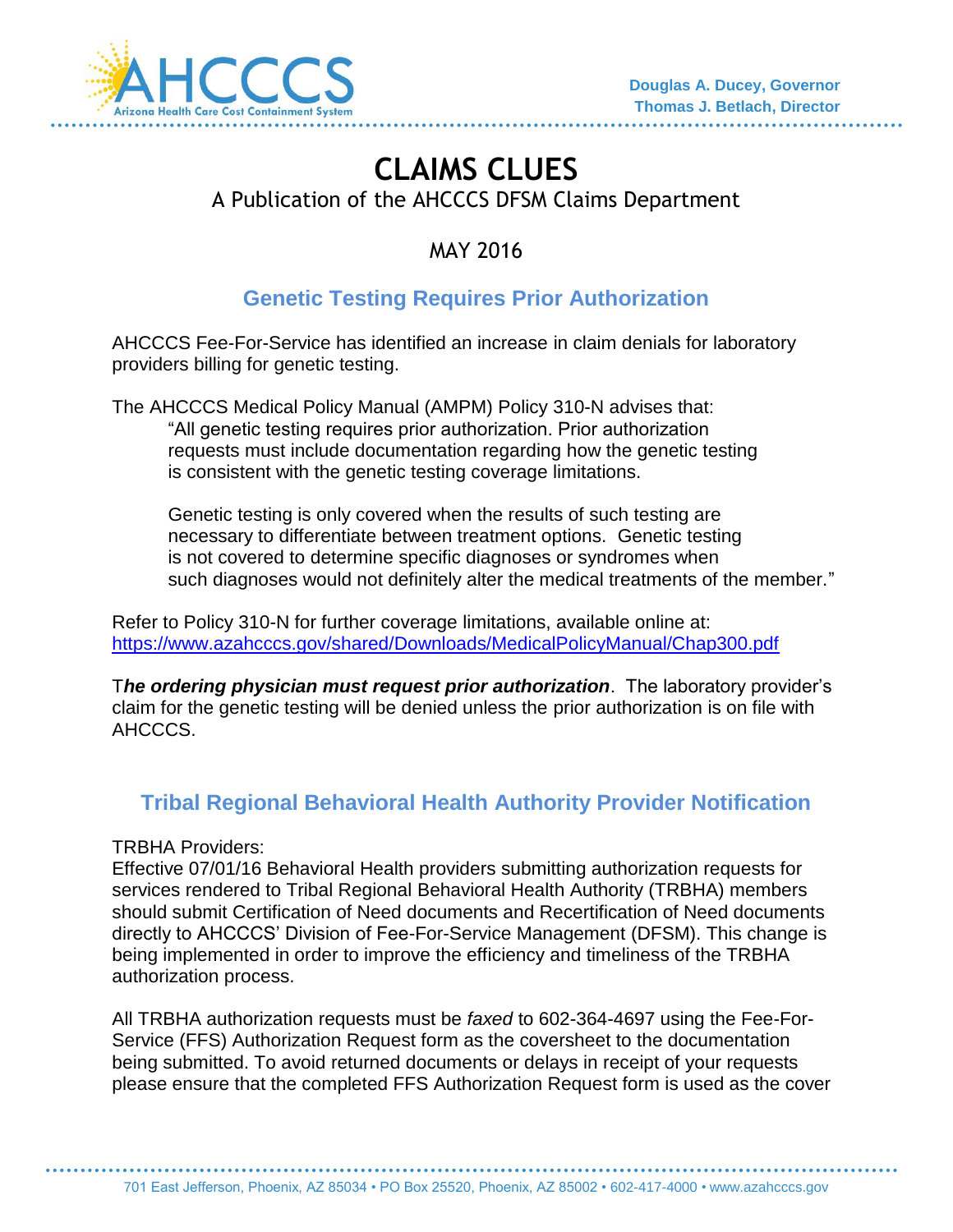sheet to your faxed documentation and that you have selected BHS and TRBHA as your document type.

### **Dental Review Process Change for Deep Sedation/General Anesthesia**

AHCCCS Fee-For-Service (FFS) will be transitioning from prospective review to retrospective review of dental services performed under deep sedation/general anesthesia **beginning August 1st 2016.** The intent of this change is to improve the timeliness of service delivery to AHCCCS Fee-For-Service (FFS) plan members, and to reduce the administrative burden associated with an increased volume of service requests.

Beginning on **August 1st 2016** dental providers performing services under deep sedation/general anesthesia should submit their claims electronically to the FFS Claims area with the following documentation:

- Dentist's Substantiation of Necessity of Services Through Depiction of Dental **Condition**
- Dentist's Treatment Plan and Schedule
- Radiographic Images Fully Depicting Existing Teeth and Associated Structures by Standard Illumination When Appropriate.

\**Please note that Fee-For-Service claims found to have been reimbursed incorrectly are subject to recoupment.* 

**This change does not impact existing prior authorization requirements for other dental services**. Please continue to submit dental prior authorization requests using the completed Fee-For-Service Authorization Request form as the coversheet to your documents for the following dental services *at least 7 days in advance of the date of service:*

- Removable Dental Prosthetics (including complete and removable partial dentures)
- Cast Crowns
- Orthodontia Services
- Pre Transplant Dental Services

Services requiring Prior Authorization should be mailed to the AHCCCS FFS Prior Authorization area with the following documentation:

- Completed Fee-For-Service Authorization Request form
- Dentist's Substantiation of Necessity of Services Through Depiction of Dental **Condition**
- Dentist's Treatment Plan and Schedule